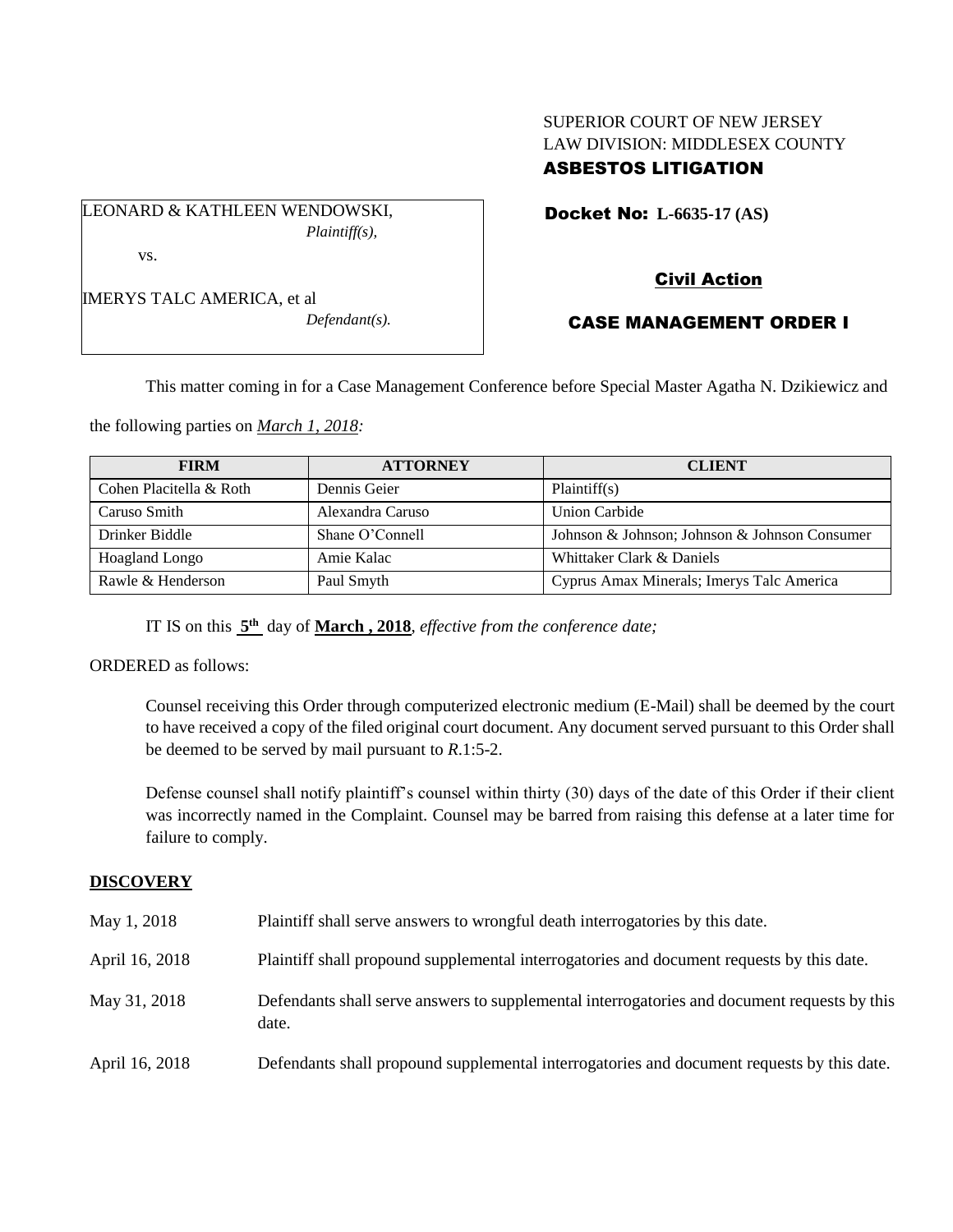| May 31, 2018       | Plaintiff shall serve answers to supplemental interrogatories and document requests by this<br>date.                                                                                                        |
|--------------------|-------------------------------------------------------------------------------------------------------------------------------------------------------------------------------------------------------------|
| November 2, $2018$ | Fact discovery, including depositions, shall be completed by this date. Plaintiff's counsel shall<br>contact the Special Master within one week of this deadline if all fact discovery is not<br>completed. |
|                    |                                                                                                                                                                                                             |

November 2, 2018 Depositions of corporate representatives shall be completed by this date.

### **EARLY SETTLEMENT**

December 14, 2018 Settlement demands shall be served on all counsel and the Special Master by this date.

### **SUMMARY JUDGMENT MOTION PRACTICE**

- December 14, 2018 Plaintiff's counsel shall advise, in writing, of intent not to oppose motions by this date.
- January 18, 2019 Summary judgment motions shall be filed no later than this date.
- February 15, 2019 Last return date for summary judgment motions.

#### **MEDICAL DEFENSE**

- May 1, 2018 Plaintiff shall serve updates medical authorizations by this date.
- December 14, 2018 Plaintiff shall serve medical expert reports by this date.
- December 14, 2018 Upon request by defense counsel, plaintiff is to arrange for the transfer of pathology specimens and x-rays, if any, by this date.
- March 29, 2019 Defendants shall identify its medical experts and serve medical reports, if any, by this date. In addition, defendants shall notify plaintiff's counsel (as well as all counsel of record) of a joinder in an expert medical defense by this date.

### **LIABILITY EXPERT REPORTS**

- December 14, 2018 Plaintiff shall identify its liability experts and serve liability expert reports or a certified expert statement by this date or waive any opportunity to rely on liability expert testimony.
- March 29, 2019 Defendants shall identify its liability experts and serve liability expert reports, if any, by this date or waive any opportunity to rely on liability expert testimony.

#### **EXPERT DEPOSITIONS**

April 26, 2019 Expert depositions shall be completed by this date. To the extent that plaintiff and defendant generic experts have been deposed before, the parties seeking that deposition in this case must file an application before the Special Master and demonstrate the necessity for that deposition. To the extent possible, documents requested in a deposition notice directed to an expert shall

 $\_$  ,  $\_$  ,  $\_$  ,  $\_$  ,  $\_$  ,  $\_$  ,  $\_$  ,  $\_$  ,  $\_$  ,  $\_$  ,  $\_$  ,  $\_$  ,  $\_$  ,  $\_$  ,  $\_$  ,  $\_$  ,  $\_$  ,  $\_$  ,  $\_$  ,  $\_$  ,  $\_$  ,  $\_$  ,  $\_$  ,  $\_$  ,  $\_$  ,  $\_$  ,  $\_$  ,  $\_$  ,  $\_$  ,  $\_$  ,  $\_$  ,  $\_$  ,  $\_$  ,  $\_$  ,  $\_$  ,  $\_$  ,  $\_$  ,